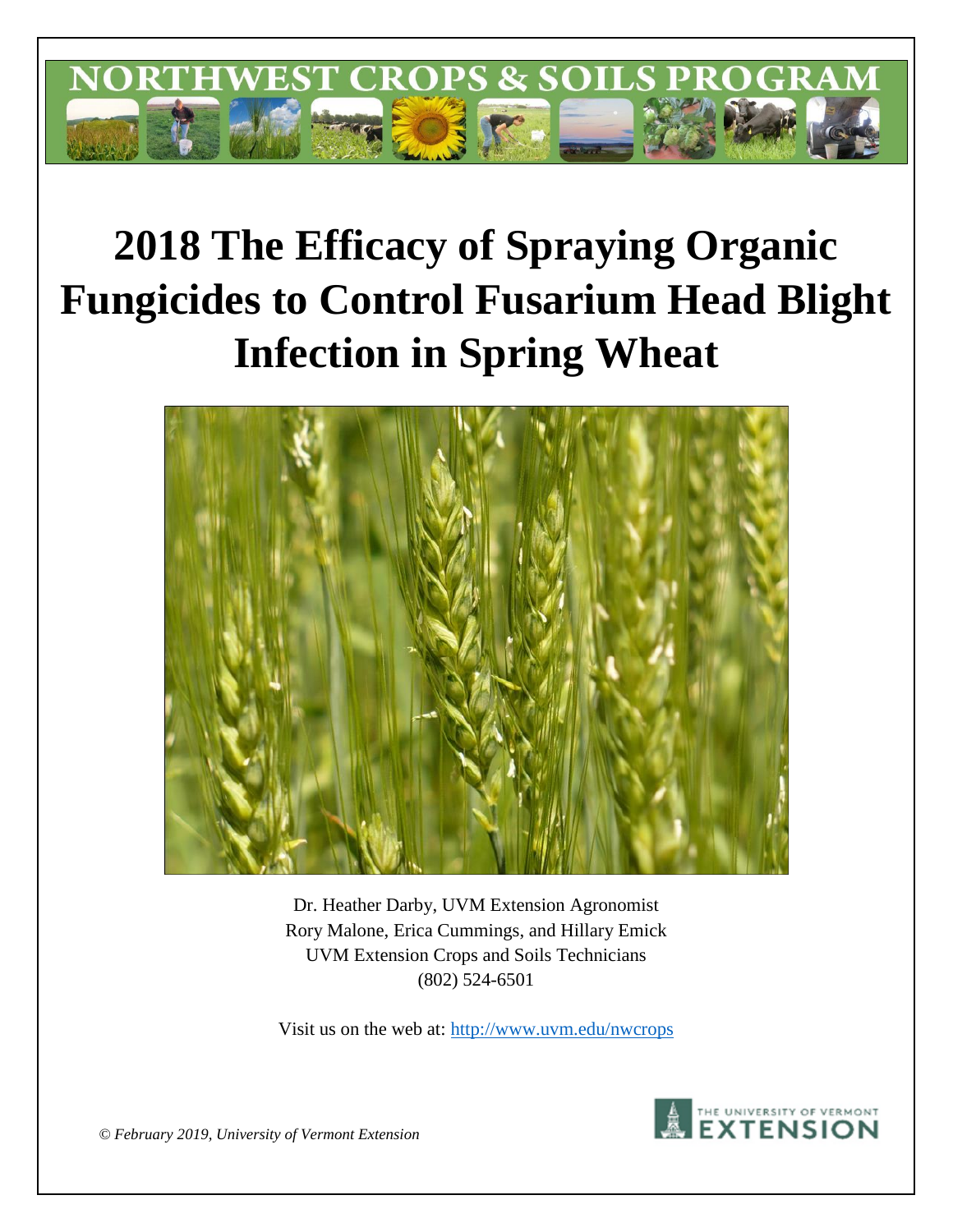## **2018 THE EFFICACY OF SPRAYING ORGANIC FUNGICIDES TO CONTROL FUSARIUM HEAD BLIGHT INFECTION IN SPRING WHEAT Dr. Heather Darby, University of Vermont Extension heather.darby[at]uvm.edu**

Locally grown grains, such as wheat and barley, are in high demand in the Northeast for both livestock feed and human consumption. Hard red spring wheat is most commonly used for bread flour. One major challenge that grain growers encounter is infection by disease-causing fungi, such as the fungus *Fusarium graminearum*, whose spores can infect plants from flowering until grain fill. Fusarium head blight (FHB) can shrivel grain, decrease seed germination, decrease yields, and contaminate grains with mycotoxins. The primary mycotoxin of FHB is deoxynivalenol (DON), a vomitoxin. If DON concentrations are above 1 ppm, they may pose health risks to humans and livestock. While humans should not eat grains with DON concentrations above 1 ppm, some livestock can consume grain with up to 10 ppm DON, depending on the animals species and proportion of their diet which includes DON contaminated grain. Fungicide applications have proven to be relatively effective at controlling FHB in spring wheat in other growing regions. Limited work has been done in this region on the optimum timing for fungicide application on spring wheat to minimize DON. There are also a lack of studies evaluating biofungicides, biochemicals, or biostimulants for the management of FHB that are approved for use in organic systems. In 2018, the UVM Extension Northwest Crops and Soils (NWCS) Program conducted a spring wheat fungicide trial to determine the efficacy and timing of fungicide application to reduce FHB infection and subsequent mycotoxin production on hard red spring wheat cultivars with varying degrees of disease susceptibility.

# **MATERIALS AND METHODS**

The experimental design was a randomized complete block, consisting of two cultivars and seven fungicide+timing treatments with four replications (Table 1). On 24-Apr, Glenn and Prosper hard red spring wheat were planted at Borderview Research Farm in Alburgh, VT, at  $350$  live seed m<sup>2</sup> with a Great Plains Cone Seeder in 5'x 20' plots. The seedbed was prepared by conventional tillage methods on 23- Apr with a moldboard plow, then a disc, and spike tooth harrow.

|  |  |  | Table 1. Spring wheat fungicide trial specifics for Alburgh, VT, 2018. |  |
|--|--|--|------------------------------------------------------------------------|--|
|  |  |  |                                                                        |  |

|                                   | <b>Borderview Research Farm Alburgh, VT</b> |  |  |
|-----------------------------------|---------------------------------------------|--|--|
| Soil type                         | Benson rocky silt loam                      |  |  |
| Previous crop                     | Soybeans                                    |  |  |
| Tillage operations                | Spring plow, disc & spike tooth harrow      |  |  |
| Row spacing (inches)              |                                             |  |  |
| Plot size and harvest area (feet) | $5'$ x 20'                                  |  |  |
| Seeding rate (live seed $m2$ )    | 350                                         |  |  |
| Replicates                        | $\overline{4}$                              |  |  |
| Varieties                         | Prosper and Glenn                           |  |  |
| Planting date                     | $24-Apr$                                    |  |  |
| Harvest date                      | $1-Aug$                                     |  |  |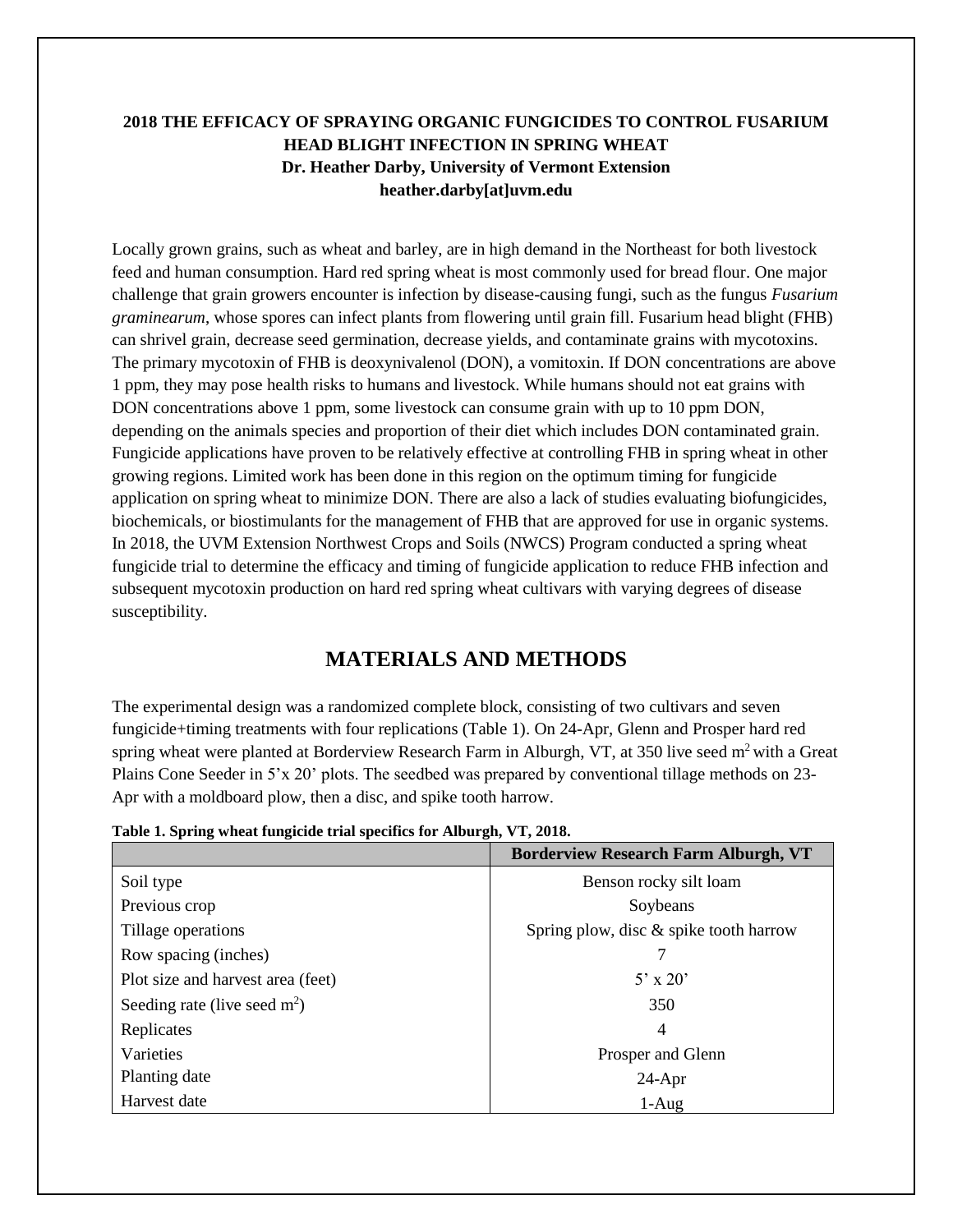Prior to planting, the area was fertilized with 100 lbs N, 30 lbs P, and 50 lbs K per acre. The previous crop was soybeans. Prosper is a hard red spring wheat that is moderately FHB resistant, and Glenn is a FHB resistant variety of hard red spring wheat. The fungicide+timing treatments are listed in Table 2.

On 22-Jun, when the Glenn spring wheat had reached 75% flowering (anthesis) and the Prosper spring wheat had reached 50% flowering, plots were sprayed with the fungicide treatments (Table 2). All but the control plots of each cultivar were inoculated with *Fusarium* 2 hours after the flowering treatment. The spore suspension of 40,000 spores/ml consisted of a mixture of isolates of *Fusarium graminearum*  endemic to the area. The *Fusarium graminearum* spores were multiplied and harvested using the 'Gz conidial suspension inoculum protocol'. On 26-Jun, four days after the anthesis application, the plots that had not yet been treated with a biofungicide were sprayed with the fungicide treatments with the exception of the control plots and the *Fusarium* only plots (Table 2). Water was applied at the same rate as the fungicides to the control plots and to those that were only inoculated with *Fusarium.* The applications were performed with a Bellspray Inc. Model T4 backpack sprayer, which had a carbon dioxide pressurized tank and a four-nozzle boom attachment. It sprayed at a rate of 10 gallons ac<sup>-1</sup>. The Actinovate treatment was applied at a rate of 6 fl oz  $ac^{-1}$ , the Sonata at 2 quarts  $ac^{-1}$ , the ChampION at 1.5 lbs  $ac^{-1}$ , the Champ WG at 1 lb  $ac^{-1}$ , and the Regalia at 1 quart  $ac^{-1}$ . Listed below are the descriptions of the fungicide treatments provided by the manufacturer.

**Actinovate®** (EPA# 73314-1) is a biological fungicide (0.0371% *Streptomyces lydicus* WYEC 108) that suppresses and controls root rot, damping-off fungi and foliar fungal pathogens. Its active ingredient is a patented bacterium that grows around the root system (when soil drenched) and foliage of the plant (when sprayed on) while using several novel modes of antifungal action to protect plants.

**ChampION®** (EPA# 55146‐1) is a 77% copper hydroxide-based, broad-spectrum fungicide for disease control. When copper hydroxide is mixed with water, it releases copper ions, which disrupt the cellular proteins of the fungus. This product is approved for use in organic production systems.

**Champ WG** (EPA# 55146-1) is a 77% copper hydroxide-based, broad-spectrum fungicide for disease control. When copper hydroxide is mixed with water, it releases copper ions, which disrupt the cellular proteins of the fungus. This product is approved for use in organic production systems.

**Regalia** (EPA # 85059-3) biological fungicides have a unique and complex mode of action, referred to as Induced Systemic Resistance (ISR), and carry a FRAC code of P5. ISR creates a defense response in the treated plants and stimulates additional biochemical pathways that strengthen the plant structure and act against the pathogen. When applied to crops, Regalia products activate ISR and induce the plants to produce specialized proteins and other compounds-phytoalexins, cell strengtheners, antioxidants, phenolics, and PR proteins-which are known to inhibit fungal and bacterial diseases and also improve plant health and vigor. This product is approved for use in organic production systems.

**SONATA®** (EPA# 69592-13) fungicide provides excellent control of powdery mildews and rusts. Based on a patented strain of *Bacillus pumilus* (QST 2808), SONATA is an excellent fit for integrated disease management programs. SONATA contains a unique, patented strain of *Bacillus pumilus* (QST 2808) that produces an antifungal amino sugar compound that inhibits cell metabolism. SONATA also creates a zone of inhibition on plant surfaces, preventing pathogens from establishing on the plant.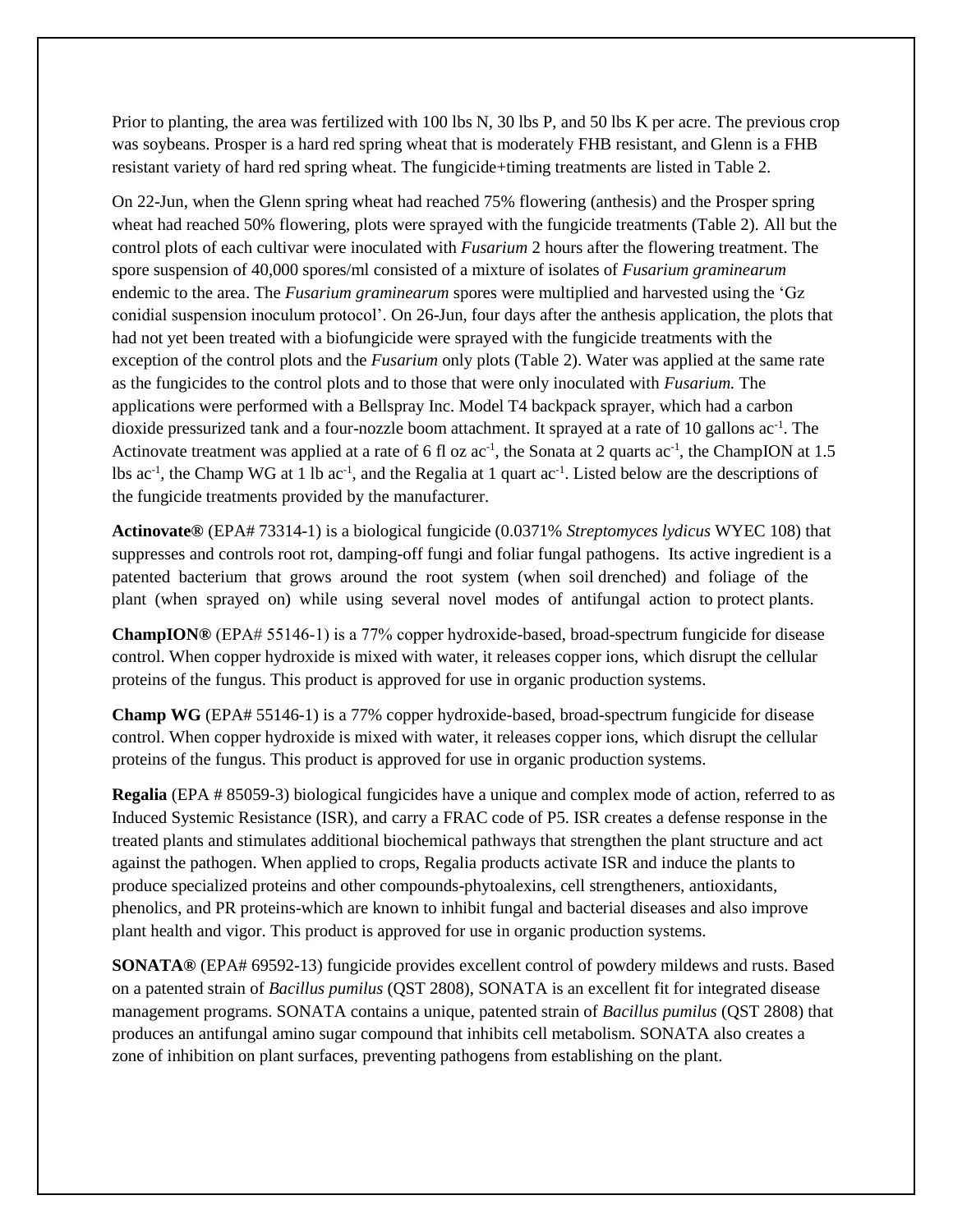| <b>Treatments</b>    | . .<br><b>Anthesis application</b>           | 4 days after anthesis<br>application | <b>Application rate</b> |  |
|----------------------|----------------------------------------------|--------------------------------------|-------------------------|--|
| Control              | $22$ -Jun                                    | $26$ -Jun                            | Water                   |  |
| Fusarium graminearum | 22-Jun (2 hours after flowering application) | $40,000$ spores/ml                   |                         |  |
| Actinovate           | $22$ -Jun                                    | $26$ -Jun                            | 6 fl oz $ac^{-1}$       |  |
| ChampION             | $22$ -Jun                                    | $26$ -Jun                            | 1.5 lbs $ac^{-1}$       |  |
| Champ WG             | $22-J$ un                                    | $26$ -Jun                            | 1 lb $ac^{-1}$          |  |
| Regalia              | $22$ -Jun                                    | $26$ -Jun                            | 1 qt. $ac^{-1}$         |  |
| Sonata               | $22$ -Jun                                    | $26$ -Jun                            | 2 qt. $ac^{-1}$         |  |

**Table 2. Treatments: fungicide application dates and rates.**

When the wheat reached the soft dough growth stage (18-Jul), FHB intensity was assessed by randomly clipping 60-100 heads throughout each plot. A visual assessment of each head was rated for FHB infection in order to calculate average FHB severity, average FHB infected head severity, and the incidence of FHB infected heads by plot. Average FHB severity considers the entire plot, while average FHB infected head severity considers only the infected heads. The incidence of FHB infected heads is the number of infected heads divided by the total number scored. The level of infection rate was determined by using the North Dakota State University Extension Service's "A Visual Scale to Estimate Severity of *Fusarium* Head Blight in Wheat" online publication. On 18-Jul, plots were assessed for ergot in grain heads and whether ergot was present or absent was recorded.

Grain plots were harvested with an Almaco SPC50 plot combine on 1-Aug. The harvest area was 5' x 20'. Following harvest, seed was cleaned with a small Clipper cleaner (A.T. Ferrell, Bluffton, IN). An approximate one-pound subsample was collected to determine DON concentrations and quality characteristics. At the time of harvest, grain moisture, test weight, and yield were recorded with a DICKEY-John M20P meter and pound scale. Generally, the heavier the wheat is per volume, the higher baking quality. The acceptable test weight for bread wheat is approximately 56-60 lbs bu<sup>-1</sup>. Subsamples were ground into flour using a Perten LM3100 Laboratory Mill in order to be evaluated for mycotoxin levels. Deoxynivalenol (DON) analysis was conducted with the Veratox DON 5/5 Quantitative test from the NEOGEN Corp., which has a detection range of 0.5 to 5 ppm. Samples with DON values greater than 1 ppm are considered unsuitable for human consumption.

Data were analyzed using a general linear model procedure of SAS (SAS Institute, 1999). Replications were treated as random effects, and treatments were treated as fixed. Mean comparisons were made using the Least Significant Difference (LSD) procedure where the F-test was considered significant, at p<0.10. Variations in genetics, soil, weather, and other growing conditions can result in variations in yield and quality. Statistical analysis makes it possible to determine whether a difference between treatments is significant or whether it is due to natural variations in the plant or field. At the bottom of each table, a LSD value is presented for each variable (i.e. yield). Least Significant Differences (LSDs) at the 0.10 level of significance are shown. This means that when the difference between two treatments within a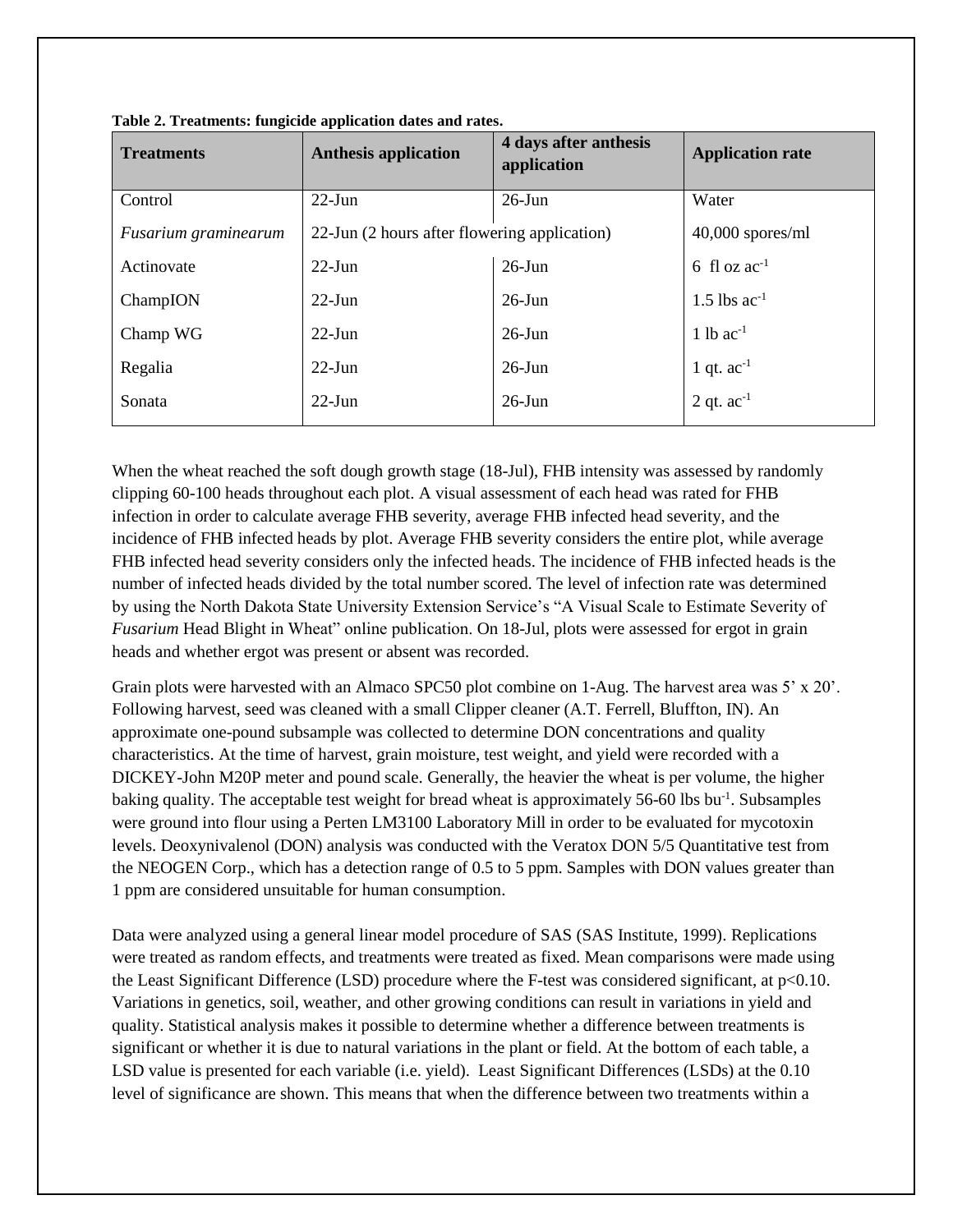column is equal to or greater to the LSD value for the column, there is a real difference between the treatments 90% of the time. Treatments that were not significantly lower in performance than the highest value in a particular column are indicated with an asterisk.

In the example to the right, treatment C was significantly different from treatment A, but not from

treatment B. The difference between C and B is 1.5, which is less than the LSD value of 2.0 and so these treatments were not significantly different in yield. The difference between C and A is equal to 3.0, which is greater than the LSD value of 2.0. This means that the yields of these treatments were significantly different from one another. The asterisk indicates that treatment B was not significantly lower than the top yielding treatment, indicated in bold.

| <b>Treatment</b> | Yield  |
|------------------|--------|
| А                | 6.0    |
| B                | $7.5*$ |
| C                | 9.0    |
| LSD              | 2.0    |

# **RESULTS**

Weather data were recorded with a Davis Instrument Vantage Pro2 weather station, equipped with a WeatherLink data logger at Borderview Research Farm in Alburgh, VT (Table 3). There were 4667 Growing Degree Days (GDDs) accumulated from April to August 2018, 175 above the 30-year normal. The season began with cooler than average temperatures in April, followed by above average temperatures in a hot and dry July and August. A drier than average season resulted in 2.52 inches less of precipitation than normal.

| Alburgh, VT                       | April   | <b>May</b> | June    | <b>July</b> | <b>August</b> |
|-----------------------------------|---------|------------|---------|-------------|---------------|
| Average temperature $(^{\circ}F)$ | 39.2    | 59.5       | 64.4    | 74.1        | 72.8          |
| Departure from normal             | $-5.58$ | 3.10       | $-1.38$ | 3.51        | 3.96          |
|                                   |         |            |         |             |               |
| Precipitation (inches)            | 4.4     | 1.9        | 3.7     | 2.4         | 3.0           |
| Departure from normal             | 1.61    | $-1.51$    | 0.05    | $-1.72$     | $-0.95$       |
|                                   |         |            |         |             |               |
| Growing Degree Days               | 272     | 853        | 973     | 1305        | 1264          |
| Departure from normal             | $-112$  | 97         | $-42$   | 107         | 125           |

**Table 3. Seasonal weather data collected in Alburgh, VT for Apr-Aug 2018.**

Based on weather data from a Davis Instruments Vantage Pro2 with WeatherLink data logger. Historical averages are for 30 years of NOAA data (1981-2010) from Burlington, VT.

#### *Wheat Variety x Fungicide+Timing Interactions*

There were no significant interactions between spring wheat variety and fungicide type and timing of application. This indicates that the varieties responded similarly to the fungicide treatments.

## *Impact of Fungicide and Timing*

Table 4 shows the average FHB severity, FHB infected head severity, and incidence of infected heads between fungicide+timing treatments.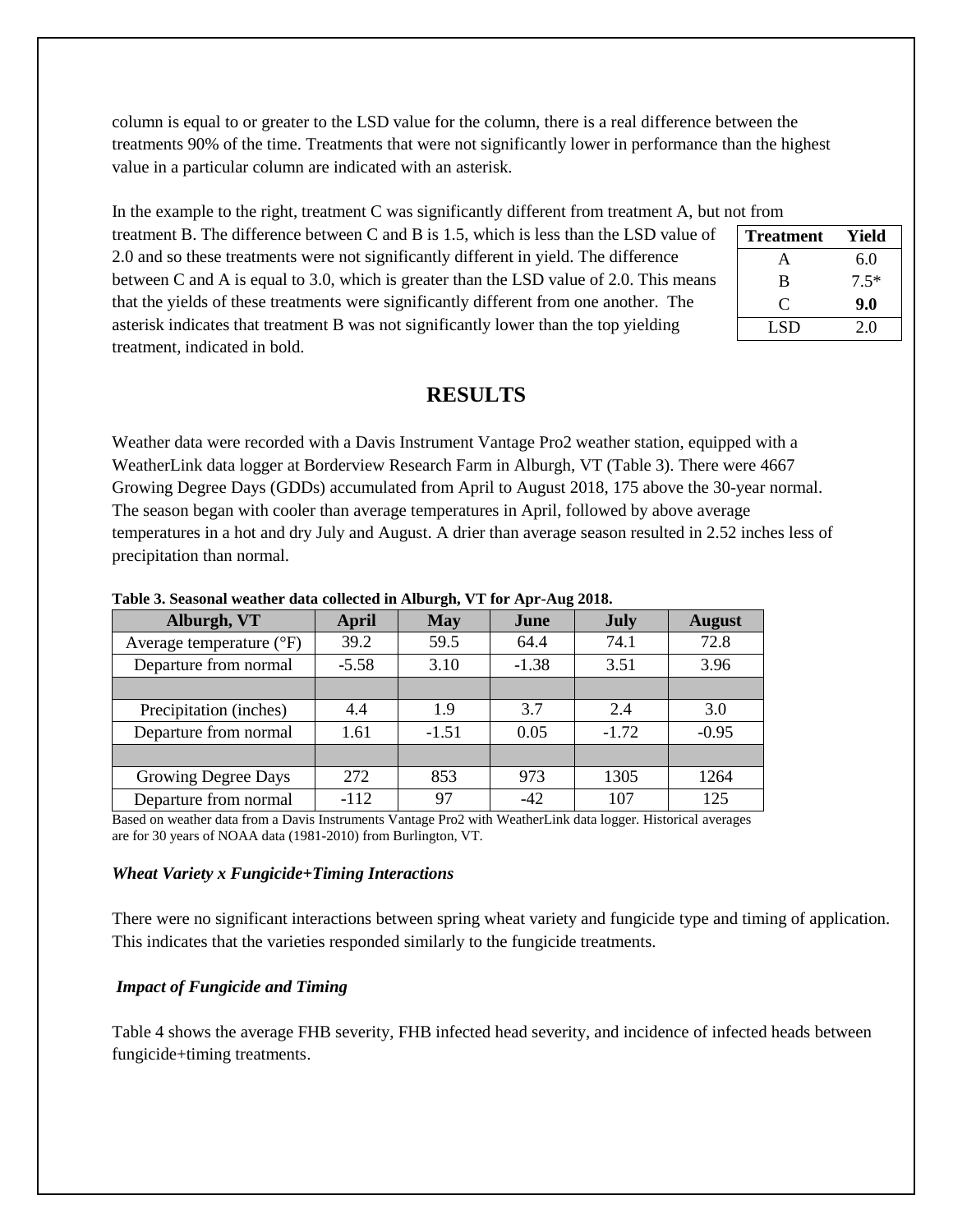| <b>Treatment</b>                    | <b>Average FHB</b><br>severity | <b>Average FHB</b><br>infected head<br>severity | <b>Incidence of FHB</b><br>infected heads |  |
|-------------------------------------|--------------------------------|-------------------------------------------------|-------------------------------------------|--|
|                                     | $\frac{6}{6}$                  | $\frac{6}{6}$                                   | $\frac{6}{6}$                             |  |
| Non-sprayed, non-inoculated control | $0.213$ abc†                   | 5.43                                            | $2.88$ <sup>ab</sup>                      |  |
| Inoculated Fusarium spores 22-Jun   | $0.245$ <sup>abc</sup>         | 6.91                                            | 2.99 <sup>ab</sup>                        |  |
| Actinovate - anthesis               | $0.276$ <sub>abc</sub>         | 7.88                                            | 3.26 <sup>ab</sup>                        |  |
| Actinovate - 4 days after anthesis  | 0.159 <sup>b</sup>             | 5.25                                            | $2.28^{b}$                                |  |
| ChampION - anthesis                 | $0.205^{\rm b}$                | 5.72                                            | 2.59 <sup>b</sup>                         |  |
| ChampION - 4 days after anthesis    | $0.185^{b}$                    | 5.40                                            | 2.04 <sup>b</sup>                         |  |
| Champ WG - anthesis                 | $0.187^b$                      | 5.54                                            | $2.33^{b}$                                |  |
| Champ WG - 4 days after anthesis    | $0.377$ <sup>ab</sup>          | 6.66                                            | 4.88 <sup>a</sup>                         |  |
| Regalia - anthesis                  | $0.399$ <sup>a</sup>           | 7.80                                            | $4.73^{\rm a}$                            |  |
| Regalia - 4 days after anthesis     | $0.218$ <sub>abc</sub>         | 7.00                                            | $3.12^{ab}$                               |  |
| Sonata - anthesis                   | $0.292$ <sup>abc</sup>         | 7.50                                            | 3.67 <sup>ab</sup>                        |  |
| Sonata - 4 days after anthesis      | $0.232^{\text{abc}}$           | 7.36                                            | 2.09 <sup>b</sup>                         |  |
| LSD(0.10)                           | 0.189                          | NS.                                             | 2.07                                      |  |
| Fungicide+Timing Mean               | 0.249                          | 6.53                                            | 3.07                                      |  |

**Table 4. FHB incidence and severity post treatment at anthesis and four days after anthesis, Alburgh, VT, 2018.**

†Treatments within a column with the same letter are statistically similar.

Top performing treatments are shown in **bold**.

LSD – Least significant difference.

NS – No significant difference between treatments.

All average FHB severities were under 1%. The average FHB infected head severity did not differ significantly by treatment. There was little difference between treatments in incidence of FHB infected heads. Champ WG 4 days after anthesis and Regalia at anthesis had higher incidence of FHB infected heads, which corresponded to the higher DON concentrations (Table 5, Figure 1). The Champ WG post anthesis treatment also had the highest yield and test weight  $(60 \text{ lbs} \text{ bu}^{-1})$ . Test weights were slightly below the industry standard of 60 lbs bu<sup>-1</sup>, with the exception of Champ WG - 4 days after anthesis. Ergot was present in 31 plots, with the most in the first replicate. There were no differences by variety (data not shown).

The Regalia post anthesis treatment had the lowest harvest moisture, significantly lower than that of both Sonata treatments, Champ WG at anthesis, both Actinovate treatments, and the *Fusarium* treatment. *Fusarium* inoculated plots had the highest harvest moisture. All harvest moistures were below 14% and did not have to be dried down additionally for storage. For yield, the control did not significantly differ from any of the fungicide+timing treatments. ChampION post anthesis and Regalia post anthesis had significantly lower yields than the top performer, Champ WG post anthesis, and both Actinovate treatments. Champ WG post anthesis and the *Fusarium*inoculated plots had the highest DON levels. Interestingly, Champ WG applied at anthesis had lower DON concentrations, and the ChampIon applied at anthesis had the lowest DON levels after the non-inoculated control. All DON concentrations were under the FDA recommendation of 1 ppm, and were considered safe for human consumption.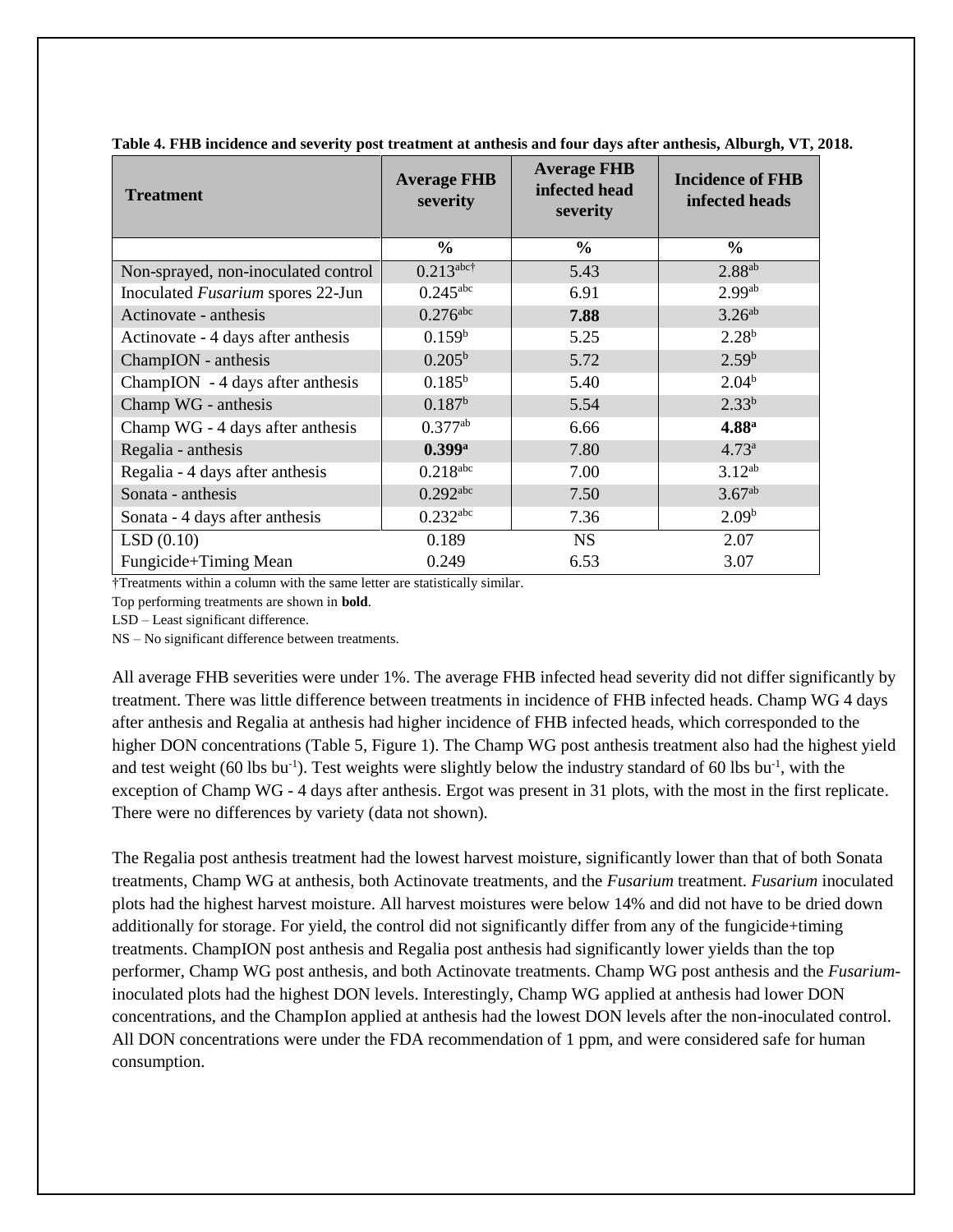| <b>Treatment</b>                    | <b>Harvest</b><br>moisture | <b>Test weight</b>     | <b>Yield at</b><br>13.5%<br>moisture | <b>DON</b>             |
|-------------------------------------|----------------------------|------------------------|--------------------------------------|------------------------|
|                                     | $\frac{0}{0}$              | $lbs$ bu <sup>-1</sup> | $lbs$ ac <sup>-1</sup>               | ppm                    |
| Non-sprayed, non-inoculated control | $12.4^{ab}$ †              | $59.9^{\rm a}$         | $2764$ <sup>abc</sup>                | 0.275c                 |
| Inoculated Fusarium spores 22-Jun   | $12.8^{\circ}$             | $59.3^{ab}$            | 2749abc                              | $0.663^a$              |
| Actinovate - anthesis               | 12.7 <sup>a</sup>          | 59.3ab                 | $2981^{ab}$                          | $0.575$ abc            |
| Actinovate - 4 days after anthesis  | 12.7 <sup>a</sup>          | 59.7 <sup>ab</sup>     | $2935^{ab}$                          | $0.563$ <sup>abc</sup> |
| ChampION - anthesis                 | $12.5^{ab}$                | $59.5^{ab}$            | $2705$ <sup>abc</sup>                | $0.313^{bc}$           |
| ChampION - 4 days after anthesis    | $12.5^{ab}$                | 59.8 <sup>a</sup>      | $2637^{bc}$                          | $0.638^{ab}$           |
| Champ WG - anthesis                 | $12.7^{\rm a}$             | 58.8 <sup>b</sup>      | $2695$ <sup>abc</sup>                | $0.525$ <sup>abc</sup> |
| Champ WG - 4 days after anthesis    | 12.6 <sup>ab</sup>         | 60 <sup>a</sup>        | $3175^{\rm a}$                       | $0.713^a$              |
| Regalia - anthesis                  | $12.5^{ab}$                | $59.6^{ab}$            | 2798abc                              | $0.425$ <sup>abc</sup> |
| Regalia - 4 days after anthesis     | $12.2^{\rm b}$             | 59.8 <sup>a</sup>      | $2427^{\circ}$                       | $0.538$ abc            |
| Sonata - anthesis                   | $12.8^{\rm a}$             | 59.5 <sup>ab</sup>     | 2833abc                              | $0.638^{ab}$           |
| Sonata - 4 days after anthesis      | $12.7^{\circ}$             | $59.7^{ab}$            | $2840$ <sup>abc</sup>                | $0.600$ <sup>abc</sup> |
| LSD(0.10)                           | 0.412                      | 0.953                  | 490                                  | 0.336                  |
| Fungicide+Timing Mean               | 12.6                       | 59.6                   | 2795                                 | 0.539                  |

**Table 5. The impact of application timing and fungicide on spring wheat yield and quality, Alburgh, VT, 2018.**

† Treatments within a column with the same letter are statistically similar.

Top performing treatments are shown in **bold**.

LSD – Least significant difference.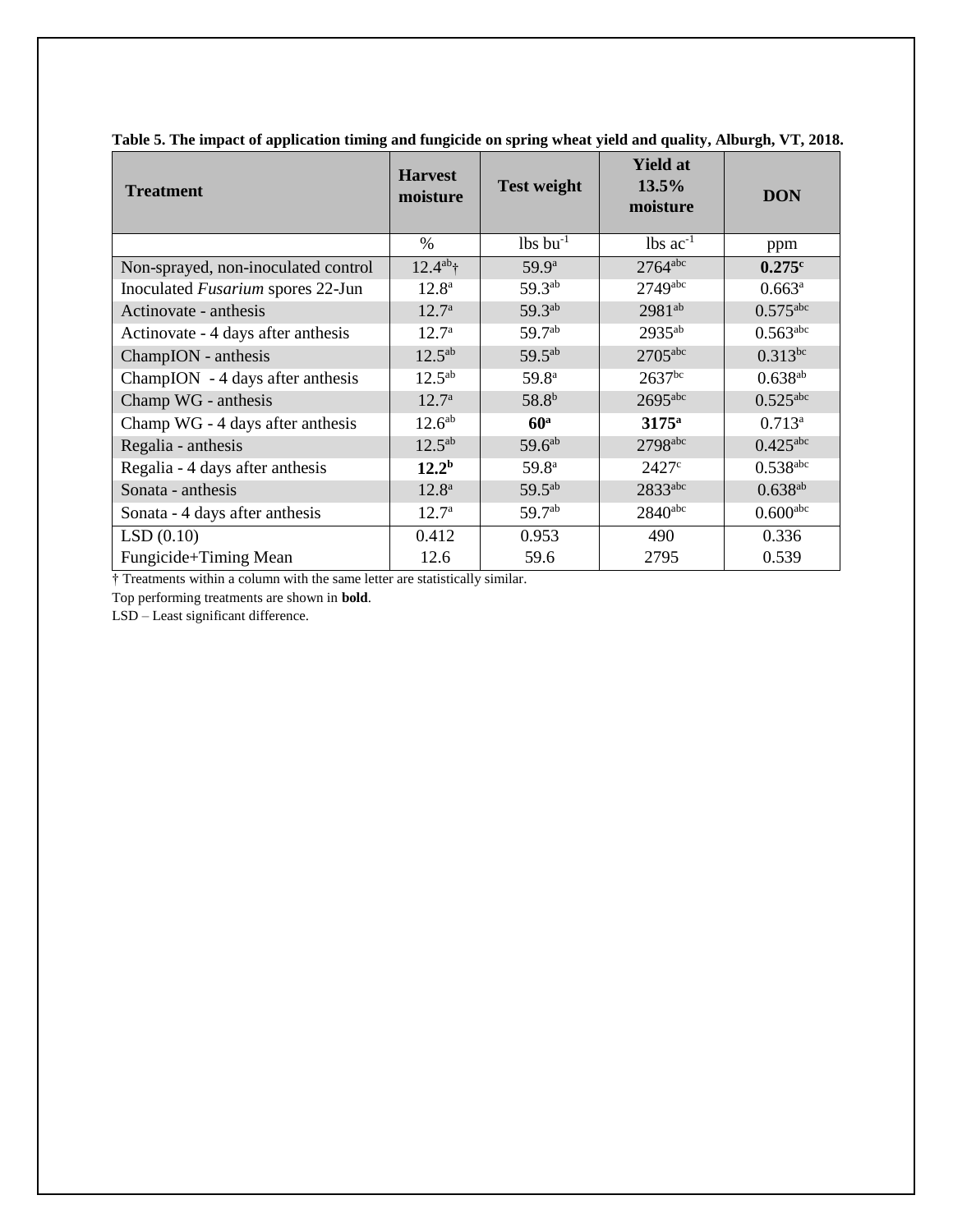

**Figure 1. The impact of application timing and fungicide on spring wheat yield and DON concentration.** *Impact of Variety*

There were no significant differences in the average FHB plot severity, FHB infected head severity, and incidence of FHB infection between spring wheat varieties (Table 6).

| <b>Variety</b> | <b>Average FHB</b><br>severity | <b>Average FHB</b><br>infected head<br>severity | <b>Incidence FHB of</b><br>infected heads |  |
|----------------|--------------------------------|-------------------------------------------------|-------------------------------------------|--|
|                | $\%$                           | $\%$                                            | $\%$                                      |  |
| Glenn          | 0.271                          | 6.16                                            | 3.39                                      |  |
| Prosper        | 0.227                          | 6.90                                            | 2.75                                      |  |
| LSD(0.10)      | <b>NS</b>                      | <b>NS</b>                                       | <b>NS</b>                                 |  |
| Variety Mean   | 0.249                          | 6.53                                            | 3.07                                      |  |

**Table 6. The impact of spring wheat variety of FHB incidence and severity, Alburgh, VT, 2018.**

Top performing treatments are shown in **bold**.

LSD – Least significant difference.

NS – No significant difference between treatments.

The spring wheat varieties were significantly different in harvest moisture, test weight, yield, and DON concentrations (Table 7). Glenn had the lower harvest moisture  $(12.5%)$  and higher test weight  $(60.5 \text{ lbs bu}^{-1})$ , and both were significantly different from Prosper. Harvest moistures for both varieties were below 14% and did not have to be dried down for storage. The higher average test weight for Glenn (60.5 lbs bu<sup>-1</sup>) was approximately at the industry standard (60 lbs bu<sup>-1</sup>), while the Prosper average test weight was less (58.6 lbs bu<sup>-1</sup>). Prosper had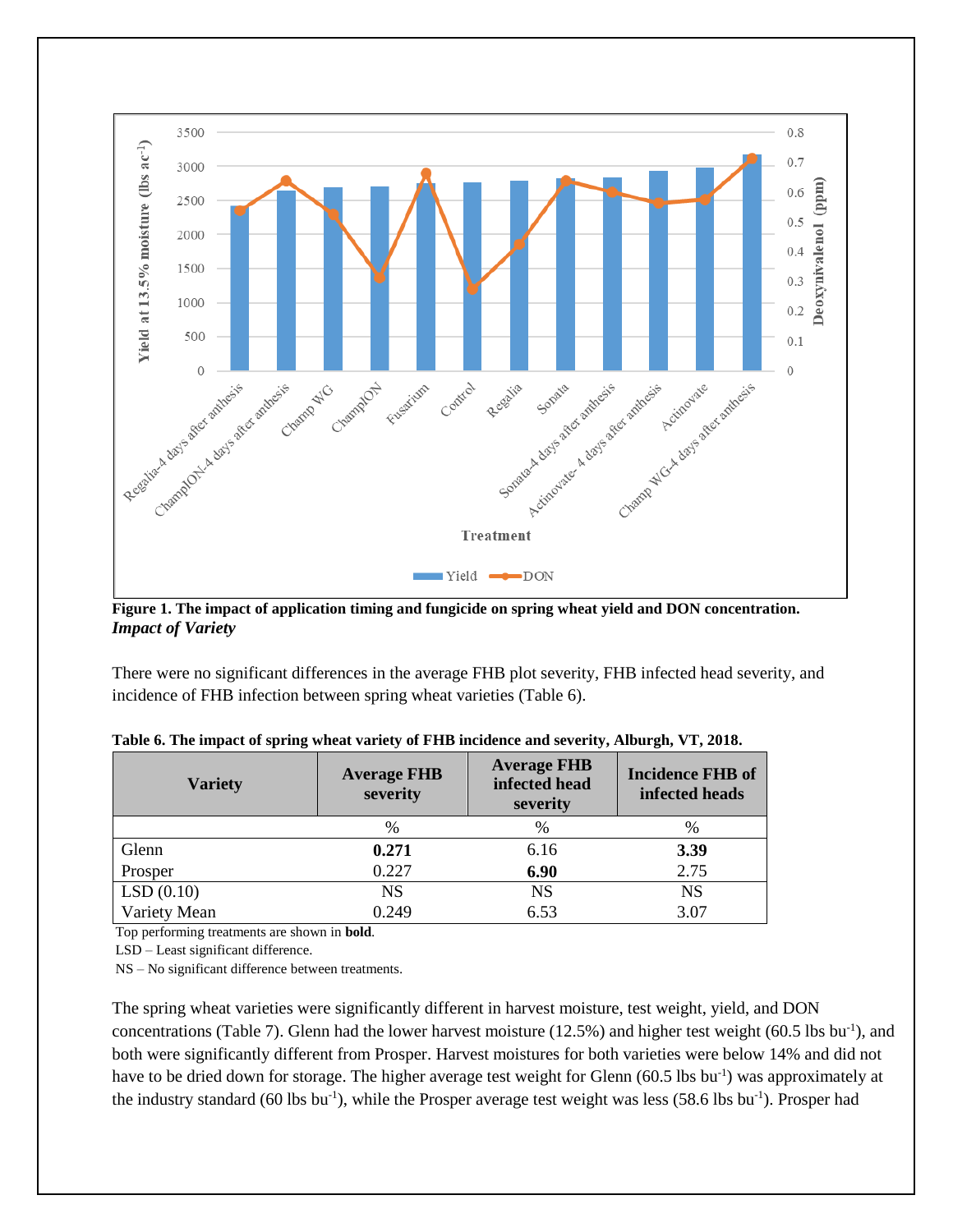significantly higher yield and lower DON concentrations (Figure 2), though all DON concentrations were less than 1 ppm.

| <b>Variety</b> | <b>Harvest</b><br>moisture | <b>Test weight</b>     | <b>Yield</b><br>@13.5%<br>moisture | <b>DON</b> |
|----------------|----------------------------|------------------------|------------------------------------|------------|
|                | %                          | $lbs$ bu <sup>-1</sup> | $lbs$ ac <sup>-1</sup>             | ppm        |
| Glenn          | 12.5                       | 60.5                   | 2390                               | 0.706      |
| Prosper        | 12.7                       | 58.6                   | 3200                               | 0.371      |
| LSD(0.10)      | 0.168                      | 0.389                  | <b>200</b>                         | 0.137      |
| Variety Mean   | 12.6                       | 59.6                   | 2795                               | 0.539      |

**Table 7. The impact of spring wheat variety of quality and yield, Alburgh, VT, 2018.**

\*Treatments with an asterisk are not significantly different than the top performer in **bold**.

Top performing treatments are shown in **bold**.

LSD – Least significant difference.



**Figure 2. Impact of variety on spring wheat yields and DON concentrations.** Treatments with the same letter did not differ significantly.